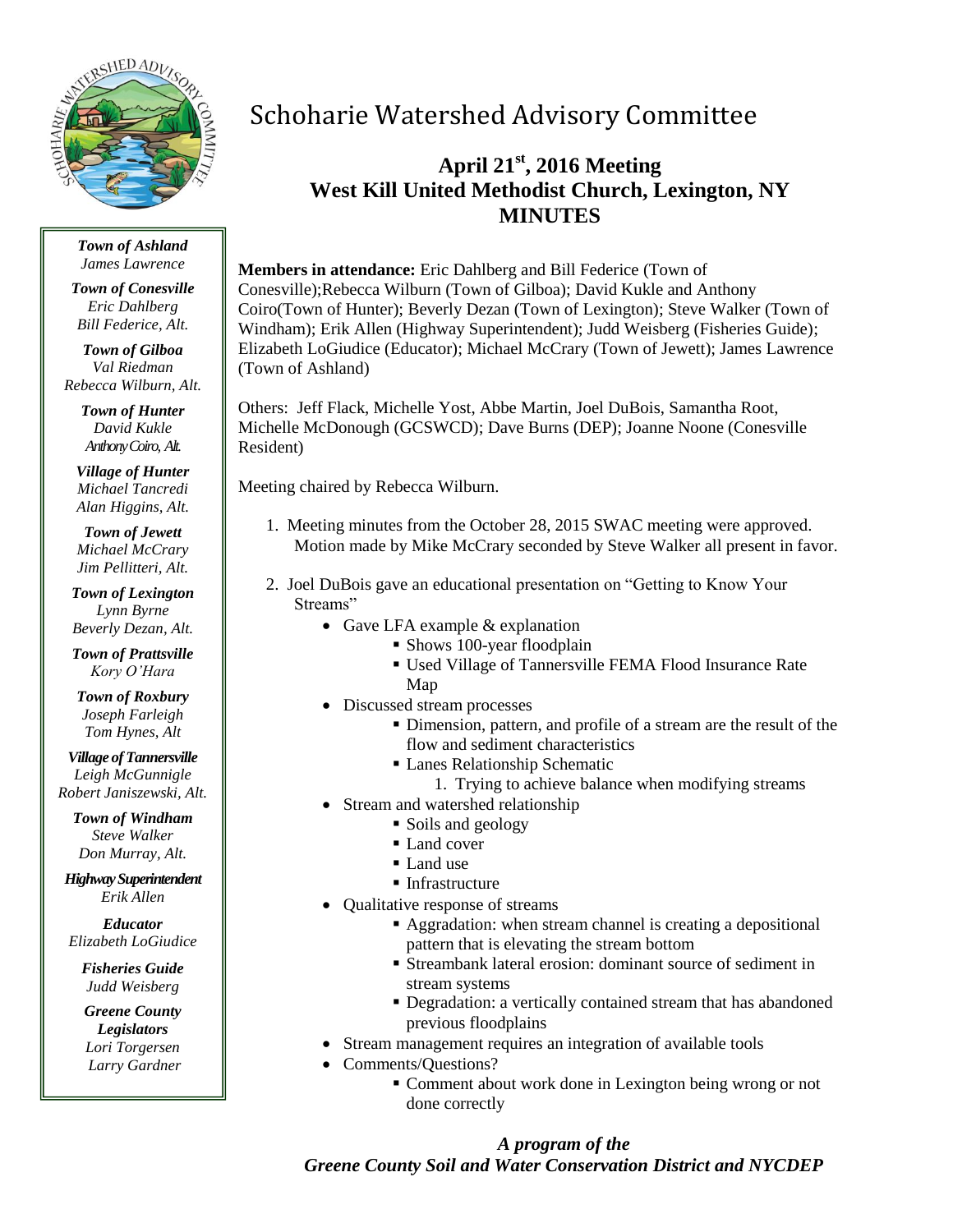- Would like to see data for "fixing creeks" in the past
	- 1. A lot of this is tied to objectives. In the past, people had a single objective. Today, we are applying methods to cover a spectrum of objectives.
- Project designed by Rosgen methods has held up
- Thrilled that we are applying good methods now
- Sometimes money and technology aren't available to fix the entire problem.
- We are trying to take a comprehensive approach to stream management through this program.
- 3. Abbe presented on the updated Action Plan:
	- Members received e-mail with draft of Action Plan prior to the meeting
	- Action Plan is updated each year
	- The Action Plan is a FAD deliverable
	- We received comments from the regulators which required us to move to this new, updated format for this year's Action Plan
		- Stream Management Plan Recommendations
		- Action Item Tables
	- Comments/feedback should be e-mailed to Abbe within two weeks from this meeting.
- 4. Abbe presented the budget updates:
	- **SMIP Budget Update**
		- Since the program started in 2008, there have been 12 rounds of funding with \$2,399,452.67 allocated for 52 projects. Most are complete, some are ongoing and some in process. Break out as follows:
			- 1. Landowner Assistance (7 awards): \$1,050,000.00
			- 2. Stormwater & Critical Area Seeding (3 awards): \$72,285.50
			- 3. Recreation & Habitat (7 awards): \$102,354.30
			- 4. Education & Outreach (16 awards): \$72,550.02
			- 5. Planning & Assessment (4 awards): \$118,259.35
			- 6. Highway & Infrastructure (10 awards): \$626,281.00
			- 7. Flood Hazard Mitigation (5 awards): \$357,722.50
		- SMIP Round 13 applications were submitted by March 15, 2016
- 5. Abbe presented on the following SMIP Round 13 Applications:

#### **Education & Outreach**

- **7 th Annual Schoharie Watershed Month**
	- Funding Requested: \$2,765
- **Resolution #1 of 2016** motion to approve request by Eric Dahlberg, seconded by Judd Weisberg, all present in favor. Committee approved \$2,765 in funding for the  $7<sup>th</sup>$  Annual Schoharie Watershed Month.
- **Landowner Assistance**
	- No applications submitted
- **Planning &Assessment**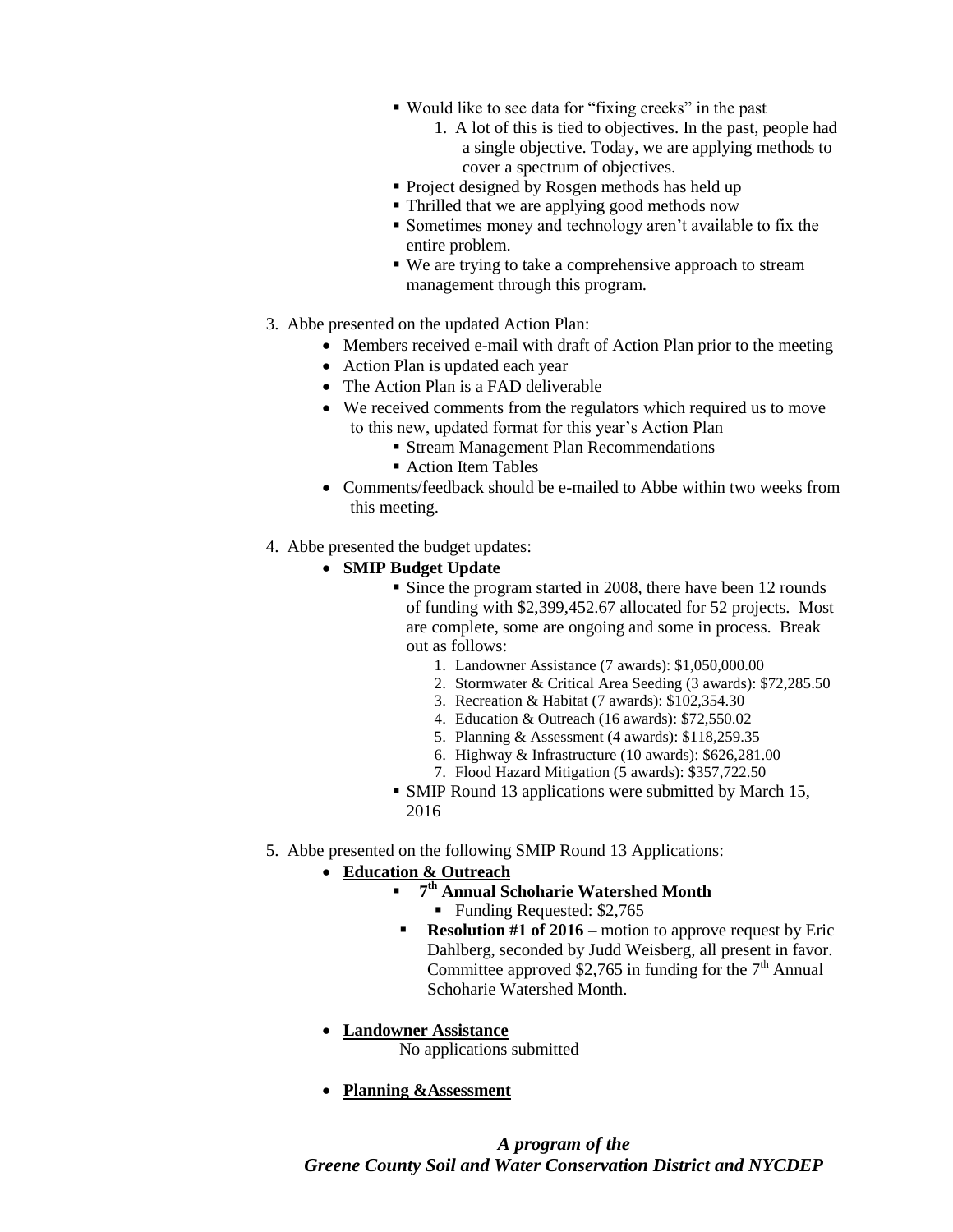- **Hunter Wetlands Leachate Treatment System Remediation Design Study**
	- Funding Requested: \$25,000
	- Michelle Yost provided an updated that she has no information other than the town has 60 days to complete starting April 22, 2016
	- Fund at level requested is still advisable
	- Implementation project would be a second application, this funding would only be for the study.
	- This is a serious water quality issue for the town.
	- How long would this project take? The study needs to be done in two months.
	- If approved, SWAC will get clarifications on where this study is at, and if more studies are needed.
- **Resolution #2 of 2016** motion to approve request by Steve Walker, seconded by Erik Allen, David Kukle abstained, all others present in favor. Committee approved \$25,000 in funding for the Hunter Wetlands Leachate Treatment System Remediation Design Study.

### **Highway & Infrastructure**

No applications submitted

### **Recreation & Habitat**

- **Ashland Town Park – Phase 1**
	- Funding Requested: \$6,025
	- Funding would go toward signage, seeding/riparian planting, and to support efforts to provide public access to Batavia Kill.
- **Resolution #3 of 2016** motion to approve request by Judd Weisberg, seconded by Beverly Dezan, all present in favor. Committee approved \$6,025 in funding for the Ashland Town Park – Phase 1.

### **Flood Hazard Mitigation**

- **Ashland Local Flood Analysis**
	- Funding Requested: \$50,000
	- Ashland has formed a Flood Advisory Committee
	- Seeking funding for their LFA
	- Amount is a placeholder until RFP comes in
	- This will take most of the town into consideration
	- A lot of knotweed on the Batavia Kill
- **Resolution #4 of 2016** motion to approve request by Steve Walker, seconded by Eric Dahlberg, all present in favor. Committee approved \$50,000 in funding for the Ashland Local Flood Analysis.
- **Conesville Local Flood Analysis**
	- Funding Requested: \$60,000
	- SWAC already approved \$40,000 in the Round 12 SMIP Applications, but they have increased the